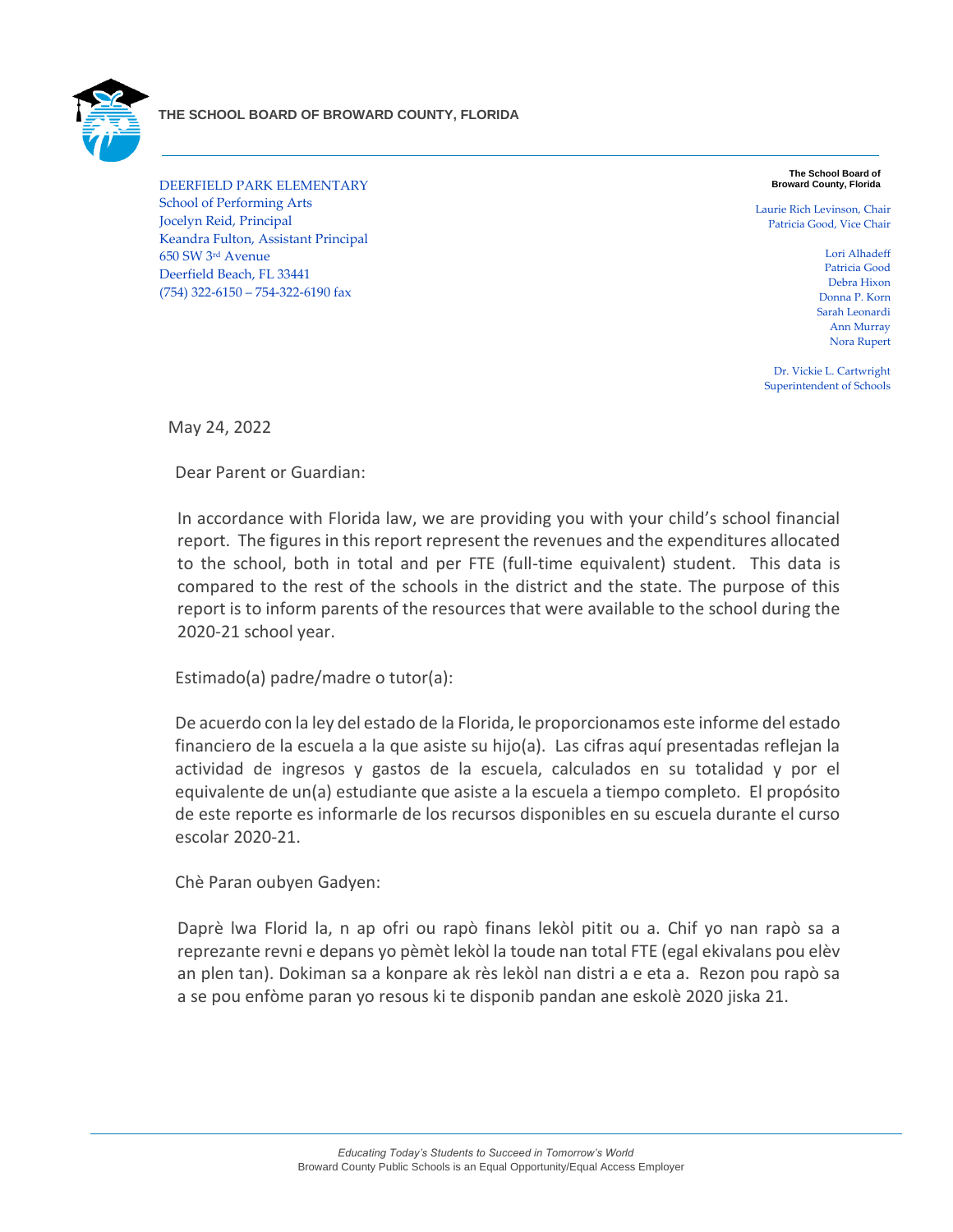The report is broken down into 5 main sections.

**Revenues** – The columnar headings are: (1) REVENUES, which lists four categories of revenue received by the District, (2) SCHOOL revenue and % to total revenue, which lists the school's revenue in each of the categories, (3) DISTRICT revenue and % to total revenue which lists the District's total revenue in each of the categories, and (4) STATE revenue and % to total revenue, which lists all of the revenue recorded at the State level for each of the categories. The Total School Revenue is the same as the Total School Cost in the Operating Costs section below, i.e., \*School revenue based on costs.

**Operating Costs** - The columnar headings are: (1) OPERATING COSTS, which lists the eight categories of expenditures required for this report, (2) SCHOOL, which lists the amount spent at the school per FTE in each of the categories, (3) DISTRICT, which lists the amount spent district-wide per FTE in each of the categories, and (4) STATE, which indicates the amount spent state-wide per FTE. Column 5 is TOTAL SCHOOL COST and indicates the actual dollar amount expensed at the specific location in each of the categories.

Operating Costs Notes:

- \*\* 'Capital expenditures for new schools are not included' means that building costs that we coded to Funds 3000-3999 are not included in this report.
- \*\*\* 'Amounts reported for District and State reflect costs for all levels of students' means that the expenditures listed include K-12, Career Education and Adult students, not just the student types at the specific school report you have received.
- $\triangleright$  District Costs: The amounts above represent only school-level costs. No Districtlevel costs have been included. This means that only expenditures classified as direct and school indirect are included and expenditures classified as district indirect are excluded.
- District Costs such as Transportation and Administration for Broward School District Totaled **\$164,387,944** or **\$799** per FTE. This is the district's indirect cost coded to district locations to facilitate operating of the schools.

**Additional Detail Information** - The columnar headings are: (1) TEACHERS/TEACHER AIDES (Salaries/Benefits), which lists the five main FTE Program expenditure categories, (2) SCHOOL, which lists the amount spent at the school per FTE in each of the categories, (3) DISTRICT, which lists the amount spent district-wide per FTE in each of the categories, and (4) STATE, which indicates the amount spent state-wide per FTE. Column 5 is TOTAL SCHOOL COST and indicates the actual dollar amount expensed at the specific location in each of the categories.

**Materials, Supplies, Operating Capital Outlay** - The columnar headings are: (1) MATERIALS, SUPPLIES, OPERATING CAPITAL OUTLAY, which lists specific types of expenditures for materials used to educate children. Expenditures are coded to specific object codes within our GL account numbers and the data was derived from these records, i.e., Textbooks are coded to GL 55210000-55290000 (Objects 521-529), Computer Hardware and Software is coded to GL 5643000 and 56440000 (Objects 643 and 644) and GL 5691000 and 56920000 (Objects 691 and 692) respectively, Other Instructional Materials includes all GL 55XXXXXX series objects except GL 55210000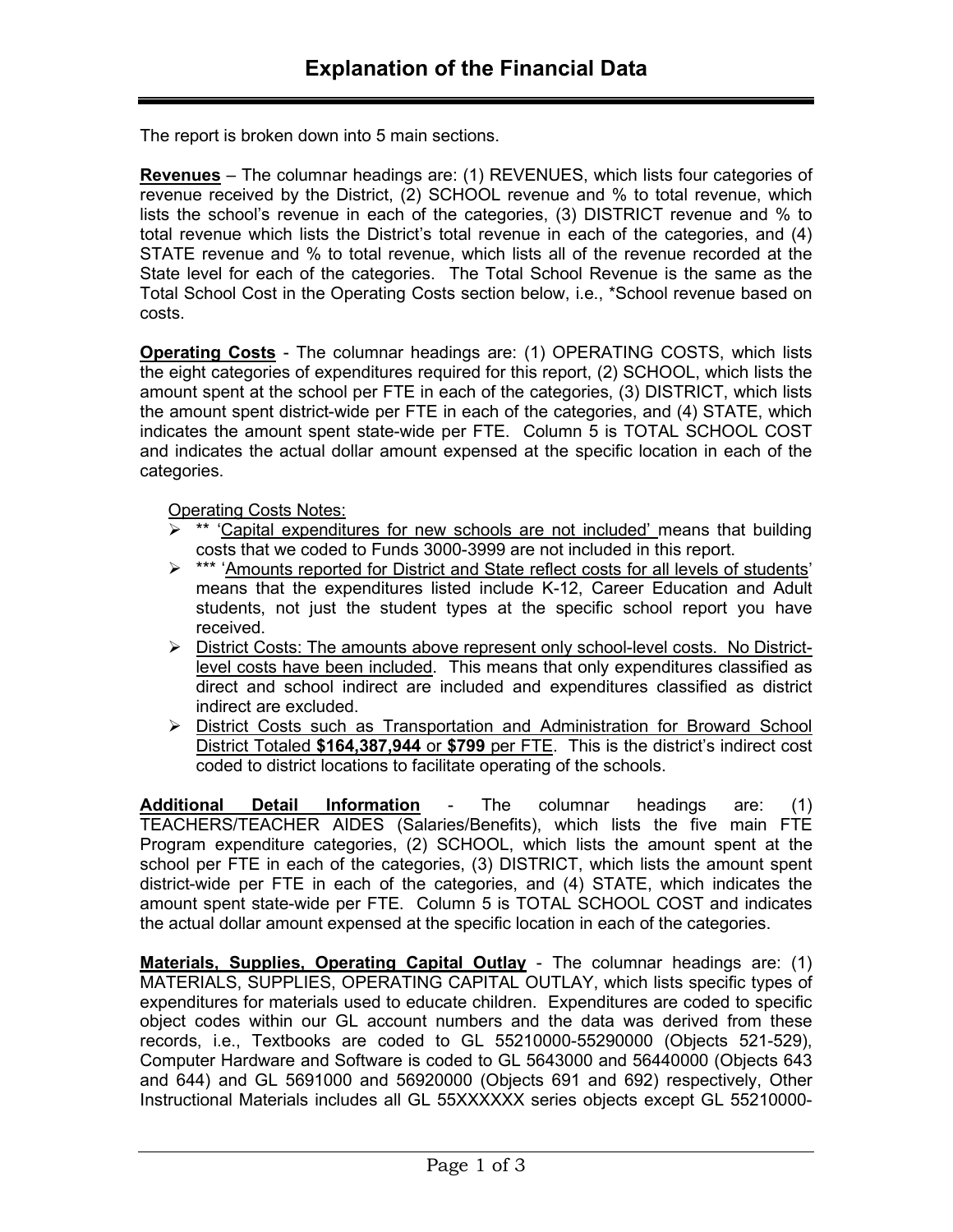55290000 (Objects 521-529), and Other Materials and Supplies includes GL 56410000– 56420000 (Objects 641-642), (2) SCHOOL COST, which lists the expenditures at the specific school location, and (3) DISTRICT COST, which lists the expenditures in total for all schools in the district.

**Library Media Materials** - The columnar headings are: (1) LIBRARY MEDIA MATERIALS, which lists specific types of expenditures for Library Media Materials. Expenditures are coded to Function 6200 and specific object codes. Library Books are coded to GL 56110000–56190000 (Objects 611-619), Audio Visual Materials are coded to GL 56210000–56220000 (Objects 621-622) and Computer Software is coded to GL 56910000–56920000 (Objects 691-692), Other (2) SCHOOL COST, which lists the expenditures at the specific school location, and (3) DISTRICT COST, which lists the expenditures in total for all schools in the district.

## Footnotes:

Includes Substitutes in the amount of \$xxx,xxx for school xxxx and **\$11,319,805** for the District, indicates total expenditure in functional areas 5701X~X – 5719X~X (functions 5701-5719).

All revenue and Operating Costs include: Funds 1000, 1005, 1010, 1015, 1040, 1080, 4210-4290 and 4410-4430.